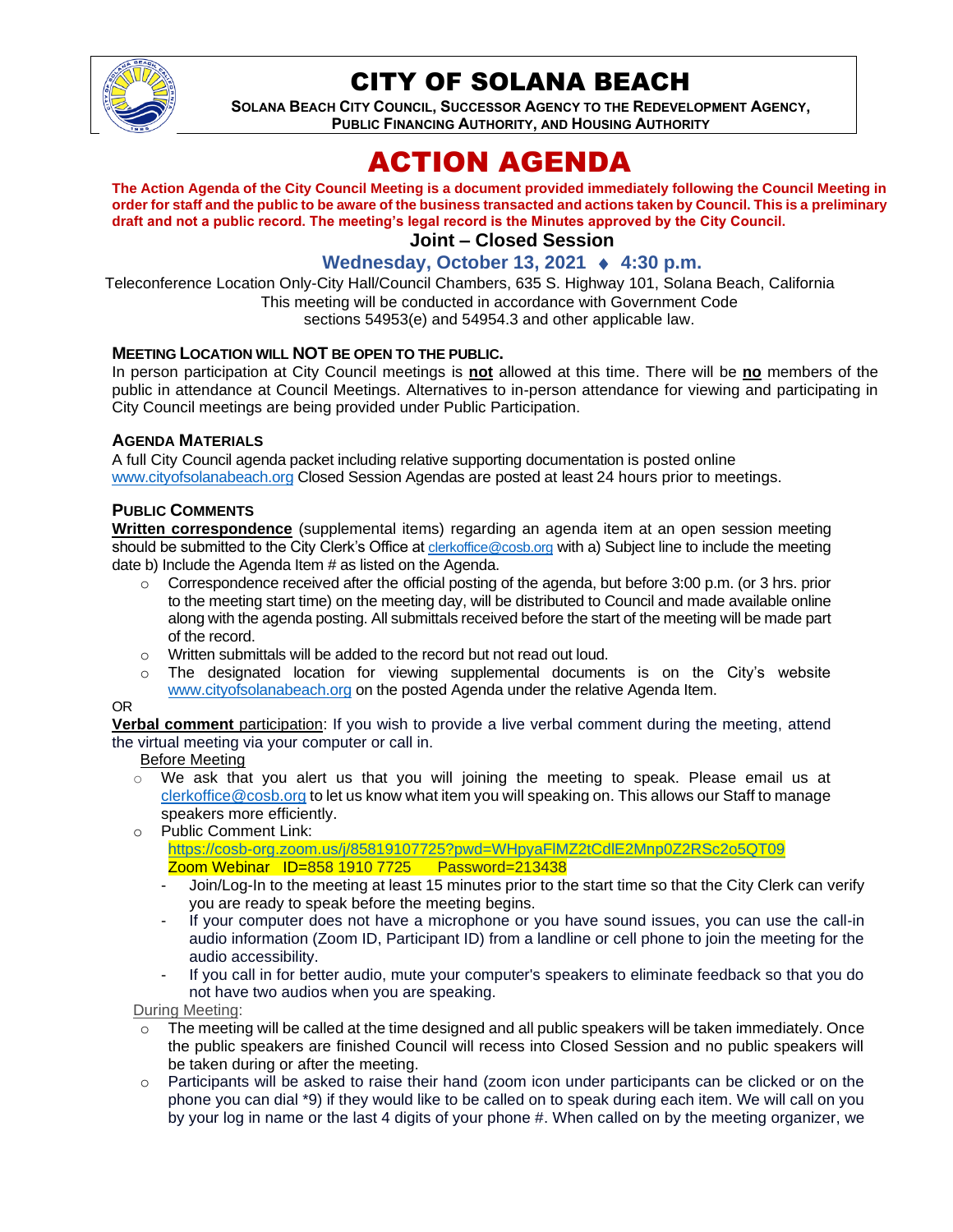will unmute so you may provide comments for the allotted time. Allotted speaker times are listed under each [Agenda s](https://urldefense.proofpoint.com/v2/url?u=https-3A__www.ci.solana-2Dbeach.ca.us_index.asp-3FSEC-3DF0F1200D-2D21C6-2D4A88-2D8AE1-2D0BC07C1A81A7-26Type-3DB-5FBASIC&d=DwMFaQ&c=euGZstcaTDllvimEN8b7jXrwqOf-v5A_CdpgnVfiiMM&r=1XAsCUuqwK_tji2t0s1uIQ&m=C7WzXfOw2_nkEFMJClT55zZsF4tmIf_7KTn0o1WpYqI&s=3DcsWExM2_nx_xpvFtXslUjphiXd0MDCCF18y_Qy5yU&e=)ection.

#### **SPECIAL ASSISTANCE NEEDED** - AMERICAN DISABILITIES ACT TITLE 2

In compliance with the Americans with Disabilities Act of 1990, persons with a disability may request an agenda in appropriate alternative formats as required by Section 202. Any person with a disability who requires a modification or accommodation in order to participate in a meeting should direct such request to the City Clerk's office (858) 720- 2400 at least 72 hours prior to the meeting.

| <b>CITY COUNCILMEMBERS</b>                 |                                        |                                              |                                                   |
|--------------------------------------------|----------------------------------------|----------------------------------------------|---------------------------------------------------|
| Lesa Heebner, Mayor                        |                                        |                                              |                                                   |
| <b>Kristi Becker</b><br>Deputy Mayor       | <b>Kelly Harless</b><br>Councilmember  | David A. Zito<br>Councilmember<br>District 1 | <b>Jewel Edson</b><br>Councilmember<br>District 3 |
| <b>Gregory Wade</b><br><b>City Manager</b> | Johanna Canlas<br><b>City Attorney</b> |                                              | Angela Ivey<br><b>City Clerk</b>                  |

## **CALL TO ORDER AND ROLL CALL:**

### **PUBLIC COMMENT ON CLOSED SESSION ITEMS** *(ONLY)***:**

*Report to Council Chambers and submit speaker slips to the City Clerk before the meeting recesses to closed session.*

### **CLOSED SESSION:**

- **1. CONFERENCE WITH LEGAL COUNSEL – ANTICIPATED LITIGATION** Pursuant to Government Code Section 54956.9(d)(2) Three (3) Potential
- **2. CONFERENCE WITH LEGAL COUNSEL – ANTICIPATED LITIGATION** Pursuant to Government Code Section 54956.9(e)(3) Worker's Compensation Claim No. 201012465
- **3. CONFERENCE WITH LEGAL COUNSEL – INITIATION OF LITIGATION** Pursuant to Government Code Section 54956.9(d)(4) One (1) Potential case(s)

**ACTION: No reportable action.**

## **ADJOURN:**